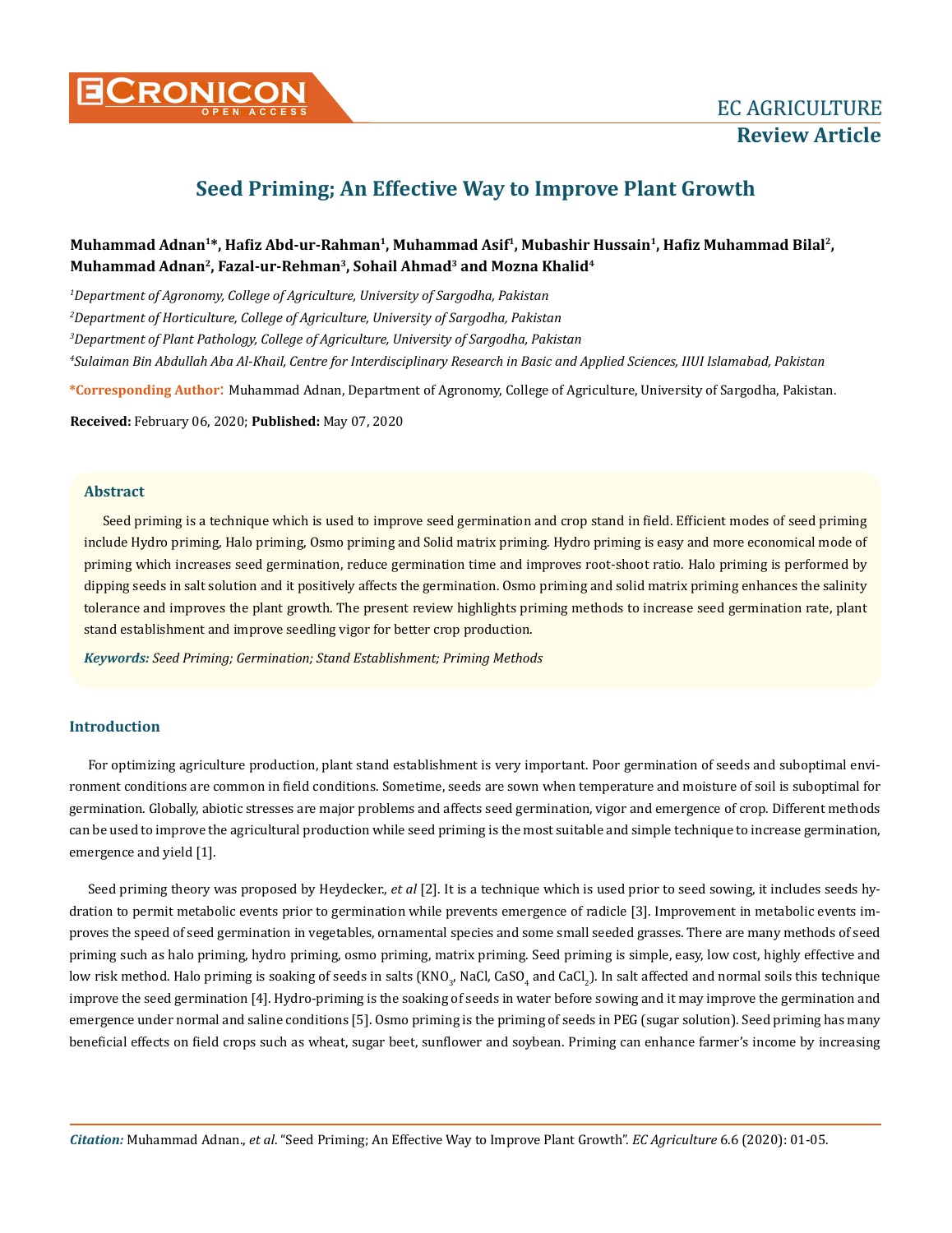yield and crop emergence rate. Crop seeds grown after priming showed rapid germination than unprimed seeds [6]. So, seed priming can be used by farmers to increase germination, uniformity of plants in field.

Seed priming is basically an effective method which is used to enhance germination, emergence, vigor, plant stand and final yield. Seed priming improves growth, earlier flowering, increase tolerance to abiotic stresses and final yield of maize. Priming cause different physiological and biochemical changes in seeds and break dormancy. Priming increased the activity of â-mannanases and break the dormancy [6]. Seed priming involves seed treatment with various organic and synthetic chemicals [7]. In maize, wheat, and rice direct advantages of seed priming are quick emergence, better crop stands, drought tolerance, early flowering and higher seed yield. The indirect benefits are early sowing and harvesting [8]. Seed priming with proper technique can promote healthier and faster establishment of early planted crops and increase tolerance against harsh conditions of environment. Seed priming of mustard seeds increased stem germination and dry weight [9]. Highest characteristic of germination were obtained when seeds were primed under control conditions. Priming increased reserve utilization and millet seeds growth.

#### **Methods of seed priming**

Seed priming involves hydro priming and halo priming, osmo priming and solid matrix priming. Every crop requires optimum and specific priming technique such as optimum time, amount, storage conditions and cultivar [8].

#### **Hydro-priming**

Soaking of seeds in simple water prior to sowing increase germination speed, homogeneity of emergence and better plant stand. This process increases the germination rate. Hydro-priming significantly affect plant weight, root length, roots number, shoot length, vigor index and time taken to 50% percent emergence in forage sorghum. Seed priming promotes cell division and speed up the emergence of the forage sorghum. Seed priming with plain water increased the germination indices, crop establishment and seedling growth of wheat crop. Seed priming with water is cheap and simple method, which have potential to improve seedling emergence homogeneity, germination percentage under water stress (drought) conditions and this technique can be easily used and adopted by the farmers [10]. The performance of bean seeds increased due to hydro priming [11]. Hydro priming increased seed germination of gladiolus seeds [12]. Hydro priming increased seed germination, seedling vigor and fruit yield of okra [13]. Hydro priming of cowpea seeds significantly increased seed emergence, seed germination and plant height [14]. Priming of soybean seeds with water significantly increased the germination rate, stem weight, pods number plant<sup>-1</sup>, seed dry weight and seed yield [15].

#### **Halo priming**

Halo priming is a technique in which seeds are soaked in inorganic salts like CaCl<sub>2</sub>, KNO<sub>3</sub>, NaCl, CaSO<sub>4</sub> etc. Numbers of studies have shown a significant improvement in seed germination, seedling emergence and establishment and final crop yield in salt affected soil in response to halo-priming [4]. Priming of lettuce seed with  $1\%$  K<sub>3</sub>PO<sub>4</sub> for 20 hours improved seed germination (86%) [16]. Priming of tomato seeds with 1% KNO<sub>3</sub> and 5% K<sub>3</sub>PO<sub>4</sub> significantly improved germination rate [17]. Priming of soybean seeds with KH<sub>2</sub>PO<sub>4</sub> (2%) increased germination and final yield as compared to control (no priming). Seed priming with nitrate salts may control the critical yield parameters even in adverse conditions of environment in several crops [18]. Mohammadi., *et al*. [19] identified that among the priming treatments; the seeds which were primed with potassium nitrate showed the most standard qualities for all characteristics than control, improved germination rate and seedling dry weight by 28.3, 129.4 and 58.1 percent, respectively. Seed priming of soybean with  $KNO<sub>3</sub>$ significantly increased the pods number, seeds plant<sup>1</sup> and seed yield. On opposing, rate of emergence and time taken to germination were significantly influenced by seed priming  $\mathsf{(KNO}_3$  and  $\mathsf{KH}_2\mathsf{PO}_4\mathsf{)}$  when compared with unprimed seeds [11]. Halo priming of sunflower hybrid significantly increase speed of germination and vigor under field conditions [20]. Seed priming of rice with nitrate salts [KNO<sub>3</sub> and Mg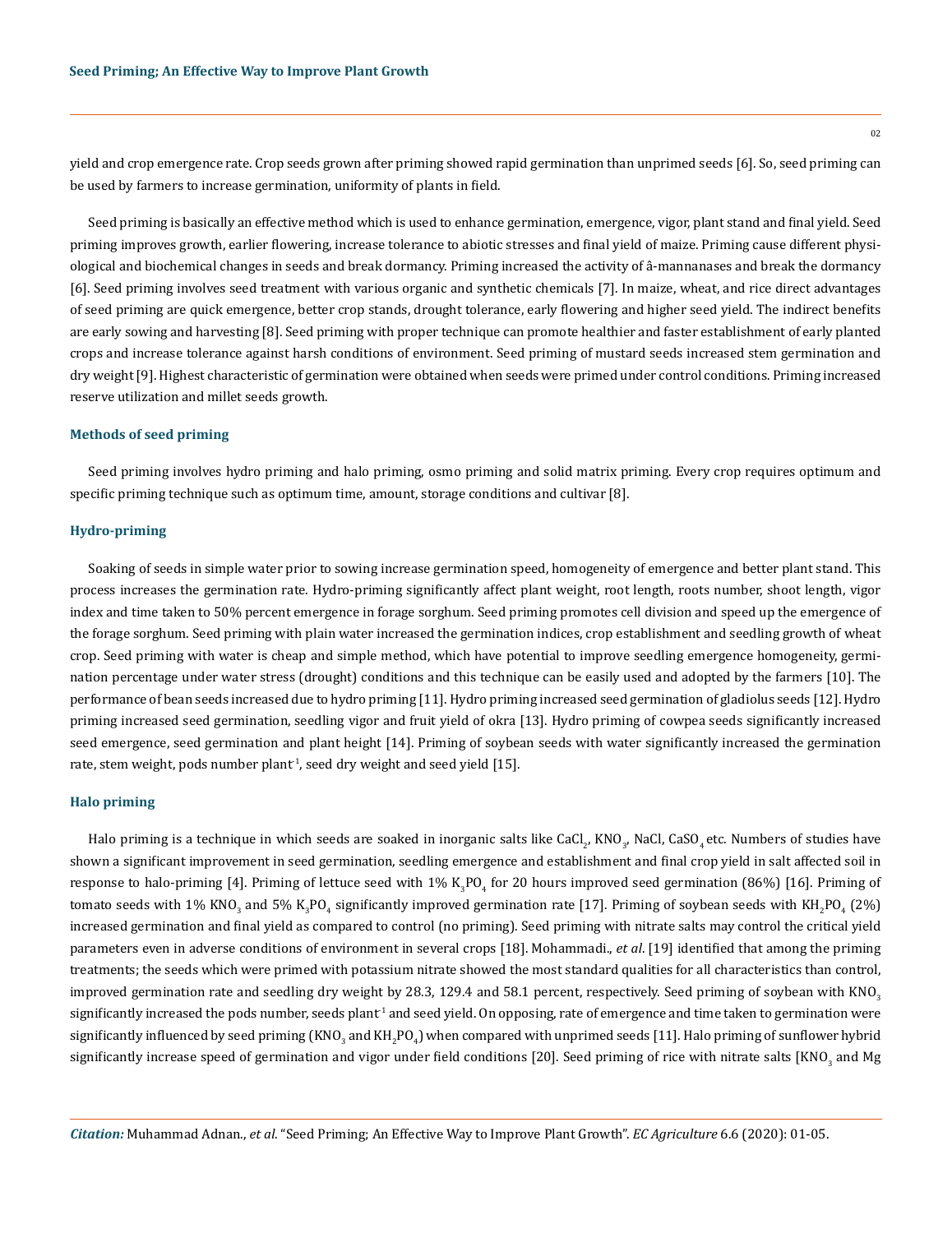(NO $_{3})_{2}$ l increased height of plant, no of leaves, leaf area, fertile tillers, grain yield and panicle quality. This may due to the fact that nitrate salts worked as crop growth regulator and translocate more photos-assimilates towards yield attributing parts and improve the final yield [21]. Treatment of seeds with KNO<sub>3</sub> significantly improved 1000 seed weight, seedling length, germination, dry weight of seedlings, seed vigour index-I and index-II, protein content and electrical conductivity over the control (unprimed) [22,23]. Priming of soybean seeds with KNO<sub>3</sub> increased the germination, emergence rate, dry weight, plant height, leaf area, plumule and radical length [23]. Priming of corn seeds with potassium nitrate increased germination percentage (93%), weight of tassel (4.3%), biological yield (33.2%), harvest index (10.4%), speed up germination, lessened time taken to emergence and inhibit the abiotic and biotic factors [24]. Priming of tomato seeds with KNO<sub>3</sub> increased maximum germination rate, the activity of nitrate reductase and antioxidant enzymes [25]. Priming of soybean seeds with CaCl $_2$ .2H $_2$ O significantly increased plant height, branches number, pods number, seeds number per pods, and seed yield [26]. Priming of linola seeds with CaCl<sub>2</sub> increased plant height, tillers, branches, pods, seeds per pod, dry weight, fresh weight of seedlings, chlorophyll contents, crop branching and minimize flowering time. They also enhanced seed weight, biological yield and seed yield oil content and harvest index [27].

#### **Osmo priming**

Osmo priming is soaking of seeds prior to sowing in osmotic priming solutions (polyethylene glycol, sugar, mannitol and vermiculite compounds) for certain period time. Osmo priming has a positive effect on enhancement of seeds germination and seedlings growth, especially under stress conditions. Osmo priming increased salinity tolerance in sunflower, tomato and melon seeds [28]. Osmo priming of bitter gourd seeds is a help to technique overcame sub-optimal environmental conditions [29]. Osmo priming of rape seed significantly increased seedling height, radicle length, leaf number and dry weight as compared to un-primed seeds [30]. Priming of wheat seeds with PEG-8000 significantly increased seedling stand establishment [12]. Priming of bromus seeds with PEG improved seed germination, root length as compared to water and unprimed seeds [7]. Osmo priming of sorghum seeds significantly increased germination, plant height, emergence and dry matter accumulation as compared to unprimed [31]. Osmo priming of seeds positively affected germination and growth under stress conditions [32].

#### **Solid matrix priming**

Mixing of seed with water and solid material at specific proportions is known as solid matrix priming [33]. Most commonly used solid carriers are peat moss, vermiculite, charcoal, clay and sand. Solid matrix priming improved seed vigor and germination of soybean [34]. Solid Matrix priming of onion increased seed germination, growth and emergence under suboptimal and optimal conditions [35]. Sand priming increased α-amylase activity, membrane system integrity and emergence speed of corn cultivars [36]. Solid matrix priming with calcium aluminum silicate significantly increased seedling vigor, and fruit quality of okra [37].

### **Conclusion**

Seed priming is an easy technique with a lot of benefits like fast emergence of seeds, enhances root growth, favors seed germination at various temperatures, helps to minimize the dormancy and plays a significant role in organic farming. So, priming may be considered as a best solution to overcome the germination problem.

### **Bibliography**

- 1. Dalil B., *et al*. "Response of medicinal plants to seed priming: a review". *[International Journal of Plant, Animal and Environmental Sci](http://www.ijpaes.com/admin/php/uploads/580_pdf.pdf)ences* [4.2 \(2014\): 741-745.](http://www.ijpaes.com/admin/php/uploads/580_pdf.pdf)
- 2. Heydecker W., *et al*[. "Accelerated germination by osmotic seed treatment".](https://www.nature.com/articles/246042a0) *Nature* (1973): 42-44.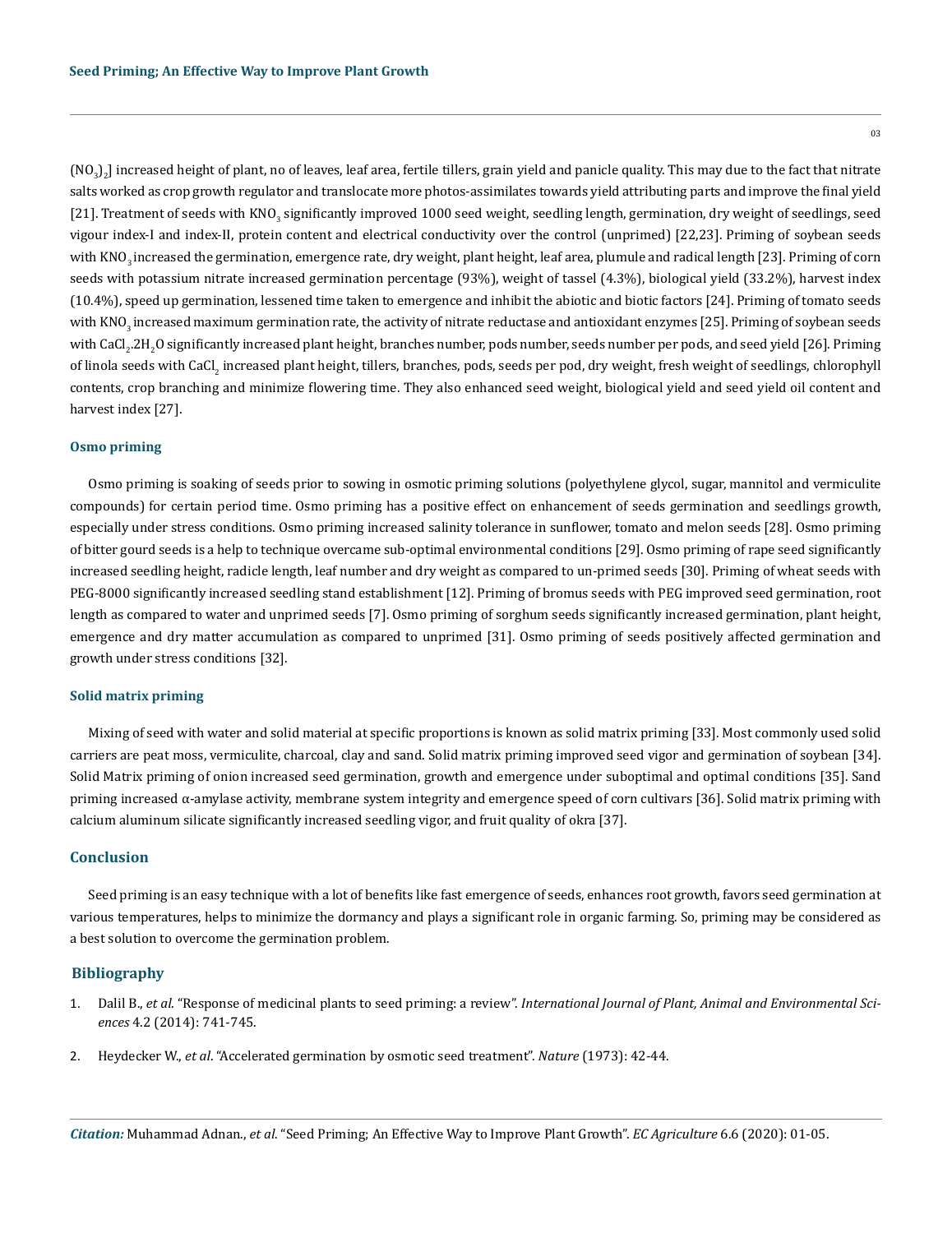- 3. Nascimento WM., *et al*[. "Ethylene evolution and endo-â-mannanase activity during lettuce seed germination at high temperature".](https://agris.fao.org/agris-search/search.do?recordID=BR2004004616)  *Scientia Agricola* [61.2 \(2004\): 156-163.](https://agris.fao.org/agris-search/search.do?recordID=BR2004004616)
- 4. Khan HA., *et al*[. "Effect of seed priming with NaCl on salinity tolerance of hot pepper \(Capsicum annuum L.\) at seedling stage".](https://www.researchgate.net/publication/237545472_Effect_of_seed_priming_with_NaCl_on_salinity_tolerance_of_hot_pepper_Capsicum_annuum_L_at_seedling_stage) *Soil and Environment* [28.1 \(2009\): 81-87.](https://www.researchgate.net/publication/237545472_Effect_of_seed_priming_with_NaCl_on_salinity_tolerance_of_hot_pepper_Capsicum_annuum_L_at_seedling_stage)
- 5. [Roy NK and Srivastava AK. "Effect of presoaking seed treatment on germination and amylase activity of wheat \(](https://agris.fao.org/agris-search/search.do?recordID=QV2000000045)*Triticum aestivum*) under salt stress conditions". *[Barley and Wheat Newsletter](https://agris.fao.org/agris-search/search.do?recordID=QV2000000045)* (1999).
- 6. Muhammad I., *et al*[. "Impact of nutrient seed priming on germination, seedling development, nutritional status and grain yield of](https://www.tandfonline.com/doi/abs/10.1080/01904167.2014.990094?journalCode=lpla20)  maize". *[Journal of Plant Nutrition](https://www.tandfonline.com/doi/abs/10.1080/01904167.2014.990094?journalCode=lpla20)* 38.12 (2015): 1803-1821.
- 7. Kamithi KD., *et al*[. "Effects of different priming methods and priming durations on enzyme activities in germinating chickpea \(](https://www.researchgate.net/publication/327052826_Effect_of_seed_priming_treatment_in_chickpea_Cicer_arietinum_L)*Cicer arietinum* L.)". *[American Journal of Natural and Applied Sciences](https://www.researchgate.net/publication/327052826_Effect_of_seed_priming_treatment_in_chickpea_Cicer_arietinum_L)* 1 (2016): 1-9.
- 8. Harris D., *et al*[. "On-farm seed priming: using participatory methods to revive and refine a key technology".](https://www.sciencedirect.com/science/article/abs/pii/S0308521X01000233) *Agricultural Systems* 69.2 [\(2001\): 151-164.](https://www.sciencedirect.com/science/article/abs/pii/S0308521X01000233)
- 9. Saeidi MR., *et al*[. "Investigation of seed priming on some germination aspect of different canola cultivars".](https://www.researchgate.net/publication/267427098_Investigation_of_seed_priming_on_some_germination_aspects_of_different_canola_cultivars) *Journal of Food, Agriculture and Environment* [6.2 \(2008\): 188-191.](https://www.researchgate.net/publication/267427098_Investigation_of_seed_priming_on_some_germination_aspects_of_different_canola_cultivars)
- 10. Meena RP., *et al*[. "Hydro-priming of seed improves the water use efficiency, grain yield and net economic return of wheat under dif](https://www.researchgate.net/publication/333893916_HYDRO-PRIMING_OF_SEED_IMPROVES_THE_WATER_USE_EFFICIENCY_GRAIN_YIELD_AND_NET_ECONOMIC_RETURN_OF_WHEAT_UNDER_DIFFERENT_MOISTURE_REGIMES)ferent moisture regimes". *[SAARC Journal of Agriculture](https://www.researchgate.net/publication/333893916_HYDRO-PRIMING_OF_SEED_IMPROVES_THE_WATER_USE_EFFICIENCY_GRAIN_YIELD_AND_NET_ECONOMIC_RETURN_OF_WHEAT_UNDER_DIFFERENT_MOISTURE_REGIMES)* 11.2 (2013): 149-159.
- 11. Ghassemi-Golezani K., *et al*[. "Influence of hydro-priming duration on field performance of pinto bean \(](https://www.researchgate.net/publication/267414933_Influence_of_hydro-priming_duration_on_field_performance_of_pinto_bean_Phaseolus_vulgaris_L_cultivars)*Phaseolus vulgaris* L.) cultivars". *[African Journal of Agricultural Research](https://www.researchgate.net/publication/267414933_Influence_of_hydro-priming_duration_on_field_performance_of_pinto_bean_Phaseolus_vulgaris_L_cultivars)* 5.9 (2010): 893-897.
- 12. Ramzan A., *et al*[. "Effect of priming with potassium nitrate and dehusking on seed germination of gladiolus".](https://www.researchgate.net/publication/265872951_Effect_Of_priming_with_potassium_nitrate_and_dehusking_on_seed_germination_of_gladiolus_Gladiolus_Alatus) *Pakistan Journal of Botany* [42.1 \(2010\): 247-258.](https://www.researchgate.net/publication/265872951_Effect_Of_priming_with_potassium_nitrate_and_dehusking_on_seed_germination_of_gladiolus_Gladiolus_Alatus)
- 13. Sharma AD., *et al*[. "Comparison of various seed priming methods for seed germination, seedling vigour and fruit yield in okra \(](https://www.sciencedirect.com/science/article/abs/pii/S0304423813005700)*Abelmoschus esculentus* L.)". *[Scientia Horticulturae](https://www.sciencedirect.com/science/article/abs/pii/S0304423813005700)* 165 (2014): 75-81.
- 14. [Singh R. "Effects of hydro priming on seed germination and vigour of Aegle marmelos".](http://www.phytojournal.com/archives/?year=2017&vol=6&issue=5&ArticleId=1684) *Journal of Pharmacognosy and Phytochemistry* [6.5 \(2014\): 446-449.](http://www.phytojournal.com/archives/?year=2017&vol=6&issue=5&ArticleId=1684)
- 15. Moosavi SS., *et al*[. "The effects of water seed pre-treatment on soybean vegetative and reproductive traits".](https://www.researchgate.net/publication/262532757_The_Effects_of_Water_Seed_Pre-treatment_on_Soybean_Vegetative_and_Reproductive_Traits) *International Journal of [Agriculture and Forestry](https://www.researchgate.net/publication/262532757_The_Effects_of_Water_Seed_Pre-treatment_on_Soybean_Vegetative_and_Reproductive_Traits)* 4.3 (2014): 12-17.
- 16. Cantliffe DJ., *et al*[. "Mechanism of seed priming in circumventing thermos dormancy in Lettuce"](https://www.researchgate.net/publication/7116418_Mechanism_of_Seed_Priming_in_Circumventing_Thermodormancy_in_Lettuce) *Plant Physiology* 75.2 (1984): 90-294.
- 17. [Odell GB and Cantliffe DJ. "Seed priming procedures and the effect of subsequent storage on the germination of fresh market tomato](https://agris.fao.org/agris-search/search.do?recordID=US8737597)  seeds". *[In Proceedings of the annual meeting of the Florida State Horticulture Society \(USA\)](https://agris.fao.org/agris-search/search.do?recordID=US8737597)* (1986).
- 18. Sharma MK., *et al*[. "Effect of seed hardening with nitrate salts on physiological attributes at ear head emergence stage and yield of](http://www.researchjournal.co.in/upload/assignments/5_439-442-9.pdf)  wheat (*Triticum aestivum* L.)". *[International Journal of Agricultural Sciences](http://www.researchjournal.co.in/upload/assignments/5_439-442-9.pdf)* 5.2 (2009): 439-442.
- 19. [Mohammadi GR. "The effect of seed priming on plant traits of late-spring seeded soybean \(](https://www.semanticscholar.org/paper/The-effect-of-seed-priming-on-plant-traits-of-max-Mohammadi/db166a8443f368aac5511e10a3d83a61bda67fc1)*Glycine max* L.)". *American-Eurasian Jour[nal of Agricultural and Environmental Science](https://www.semanticscholar.org/paper/The-effect-of-seed-priming-on-plant-traits-of-max-Mohammadi/db166a8443f368aac5511e10a3d83a61bda67fc1)* 5.3 (2009): 322-326.
- 20. Kumar G and V Manonmani. "Standardisation of seed priming and its influence on biochemical changes in germination of sunflower seeds". *Proceedings of National Seed Congress* (2011): 209-212.